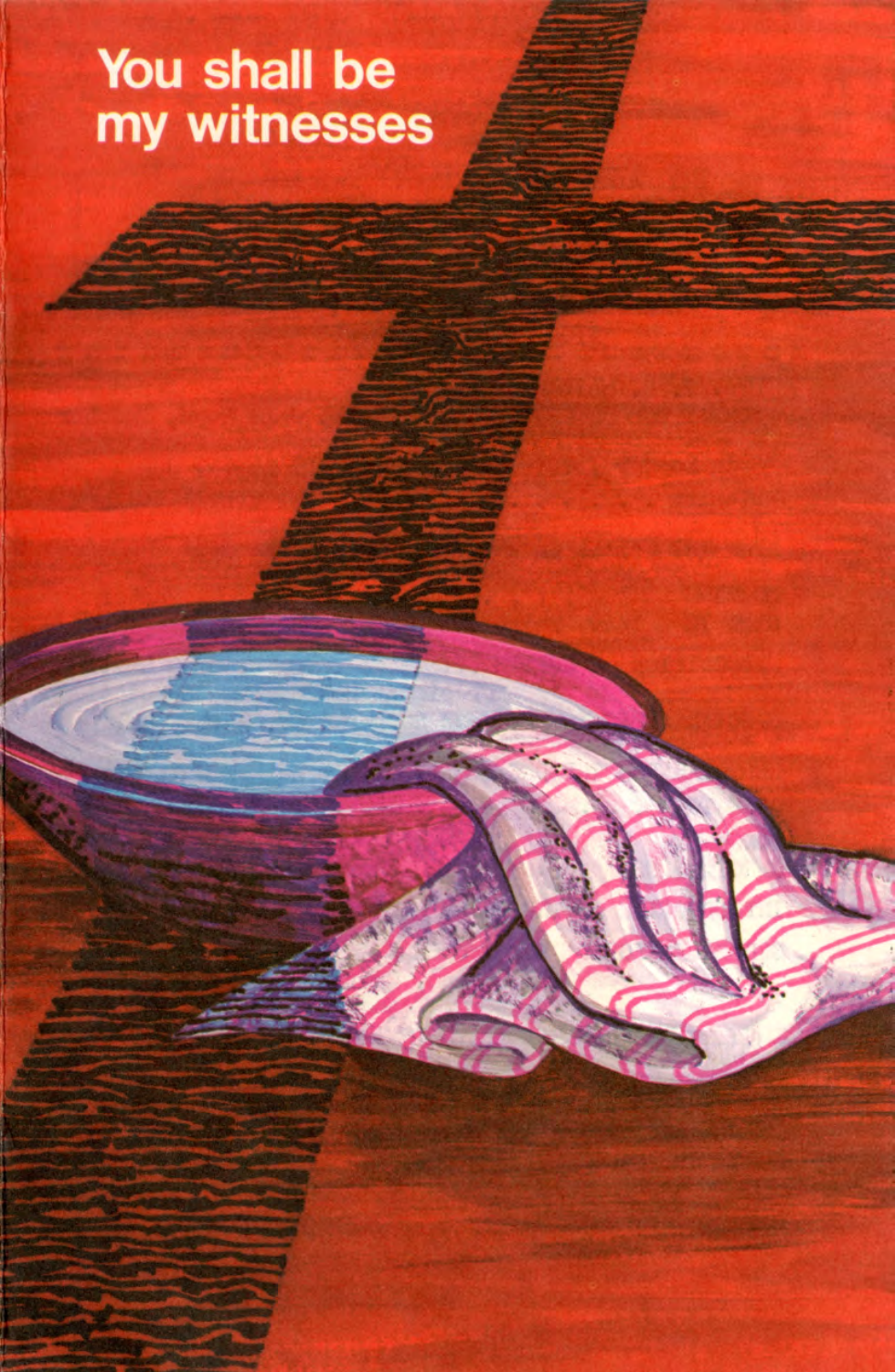## THE 17TH ANNUAL HOMECOMING DAY SUNDAY, OCTOBER 7,1973

**POPE'S CHAPEL METHODIST CHURCH** Broad Community Rt 1 **TIGANLL, GEORGIA = = = = = = = = = = = = = USHERS: Mr Jack Harper & Mr Jackie Harper** Mrs. T. O. Whitley, Presiding SUNDAY SCHOOL LESSON . . . . . . . Yr. John Boyd, Teacher Song Leader . . . . . . . . . . Mr Lester Jones Pianist . . . . . . . . . . . Mrs Ethell Bufford **\*\* HYIN 142 "I'll Go where You want me to Go." MORNING PRAYER................... HYMN 72** "Have Thine Own Way" RECOGNITION OF GUESTS.. VISITORS . . . Mrs T O Whitley President Homecoming Association S. ECTAL MUSIC : Mr Jack Harper & Mr. Bert Hensley MEMORIAL FOR THE DECEASED . . . Mrs Walker Satterfield OFFERTORY . . . . . . . . . . . . Mrs Farmer Combs **\* \* DOXOLOGY** SPECIAL MUSIC . . . . . Bethesda Baptist Choir **INTRODUCTION OF THE GUEST PREACHER. ......Tastor** GOD'S MESSAGE: "Homecoming" Mr Edward B. Pullen Business man. Christian layman of Morristown, Tennessee. **INVITATION TO PARTICIPATE IN THE PICNIC LUNCH. . . . . . — Mrs H. B. Cox BENEDICTION............................................. Mr C ly d e W a lto n \* \* \* \* \* \* \* \* \* \* \* \* \* \* \*** LUNCH and FELLOWSHIP on the Church Grounds.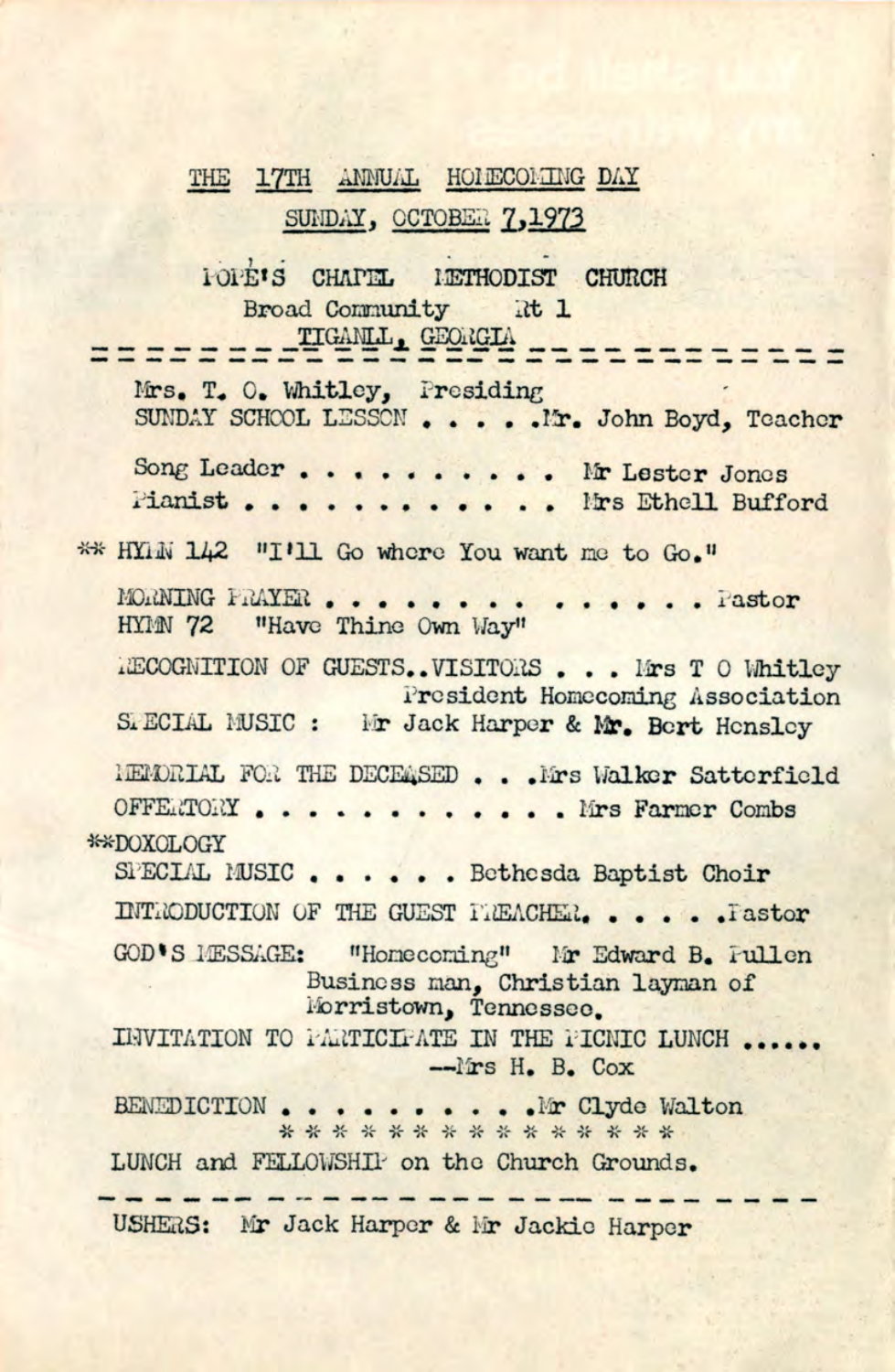## **AFTERNOON SERVICE 2:00 P.M.**

HYMN 35 "HE LEADETH ME, O BLESSED THOUGHT" **PRAYER.** . . . . . . . . . . . In Bert Hensley **BUSINESS SESSION:** Mrs Clarence Bohler, Presiding 1. Report of Treasurer 2. Report on Church Repairs 3. Report of the Nominating Committee HYMN 277 "God Be with You, till we meet again"

**BENEDICTION........ Mr Edward B. Pullen** \* \* \* \* \* \* \* \* \* \* \* \* \* \*

GOSPEL SINGING 2:30 P. M.

**C o n g re g a tio n and I n v i t e d G u e sts**

**FLOWER ARRANGEMENTS ARE IN MEMORY**

of Mr and Mrs Frank Rucker by their

Children.

REGISTRATION FOR HOMECOMING:

**Nancy Butler Rhonda** Chafin

**S h e r r i P u lle n** Pope's Chapel Homecoming Association officers Mrs. T. O. Whitley, Lexington, N. C. (Pres) Mrs Malcolm Chafin, Washington, Ga (Vice-Fres) Mrs Genevieve Boyd Mastbrook, Greensboro, N. C. **( S e c 'y )**

YOU ARE INVITED TO JOIN WITH CHRISTIANS AROUND THE WORLD IN OBSERVANCE OF WORLD-WIDE COMMUNION SUNDAY

Communion Service at 8:00 PM at Independence